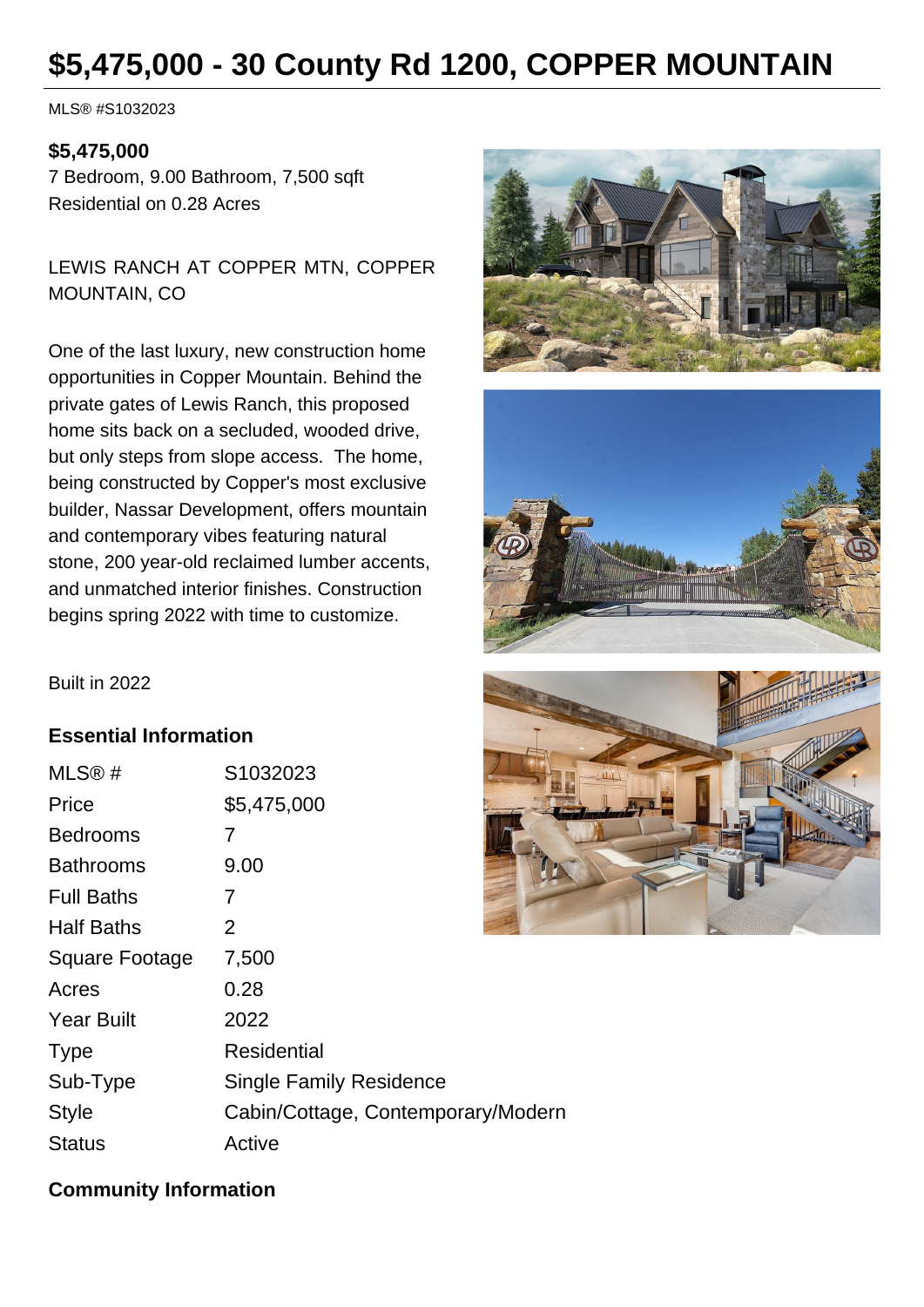| Address                  | 30 County Rd 1200                                                                                                                                                              |
|--------------------------|--------------------------------------------------------------------------------------------------------------------------------------------------------------------------------|
| Area                     | <b>Copper Mountain</b>                                                                                                                                                         |
| Subdivision              | <b>LEWIS RANCH AT COPPER MTN</b>                                                                                                                                               |
| City                     | <b>COPPER MOUNTAIN</b>                                                                                                                                                         |
| County                   | Summit                                                                                                                                                                         |
| <b>State</b>             | <b>CO</b>                                                                                                                                                                      |
| Zip Code                 | 80443                                                                                                                                                                          |
| <b>Amenities</b>         |                                                                                                                                                                                |
| <b>Utilities</b>         | Electricity Available, Natural Gas Available, Municipal Utilities, Trash<br>Collection, Water Available, Cable Available, Sewer Available, Sewer<br>Connected, Phone Available |
| <b>Features</b>          | Borders National Forest, Near Public Transit, Near Ski Area, Ski In /Ski<br>Out                                                                                                |
| Parking                  | Garage                                                                                                                                                                         |
| # of Garages             | 2                                                                                                                                                                              |
| Garages                  | Garage                                                                                                                                                                         |
| View                     | Mountain(s), Trees/Woods, Ski Area                                                                                                                                             |
| <b>Interior</b>          |                                                                                                                                                                                |
| Interior                 | Tile, Wood, Stone                                                                                                                                                              |
| <b>Interior Features</b> | Fireplace, Jetted Tub, Main Level Master, Cable TV, Vaulted Ceiling(s),<br><b>Utility Room</b>                                                                                 |
| Appliances               | Dishwasher, Gas Cooktop, Disposal, Microwave, Refrigerator, Range<br>Hood, Dryer, Washer, Built-In Oven, Cooktop, Gas Range, Some<br><b>Electric Appliances</b>                |
| Heating                  | Natural Gas, Radiant, Central, Hot Water                                                                                                                                       |
| Fireplace                | Yes                                                                                                                                                                            |
| Fireplaces               | Gas                                                                                                                                                                            |
| # of Stories             | 3                                                                                                                                                                              |
| Has Basement             | Yes                                                                                                                                                                            |
| <b>Basement</b>          | Finished                                                                                                                                                                       |
| <b>Exterior</b>          |                                                                                                                                                                                |
| <b>Exterior</b>          | <b>Wood Frame</b>                                                                                                                                                              |
| Lot Description          | Borders National Forest, Near Public Transit, Near Ski Area, Ski In /Ski<br>Out                                                                                                |
| Roof                     | Asphalt, Metal                                                                                                                                                                 |
| Construction             | <b>Wood Frame</b>                                                                                                                                                              |